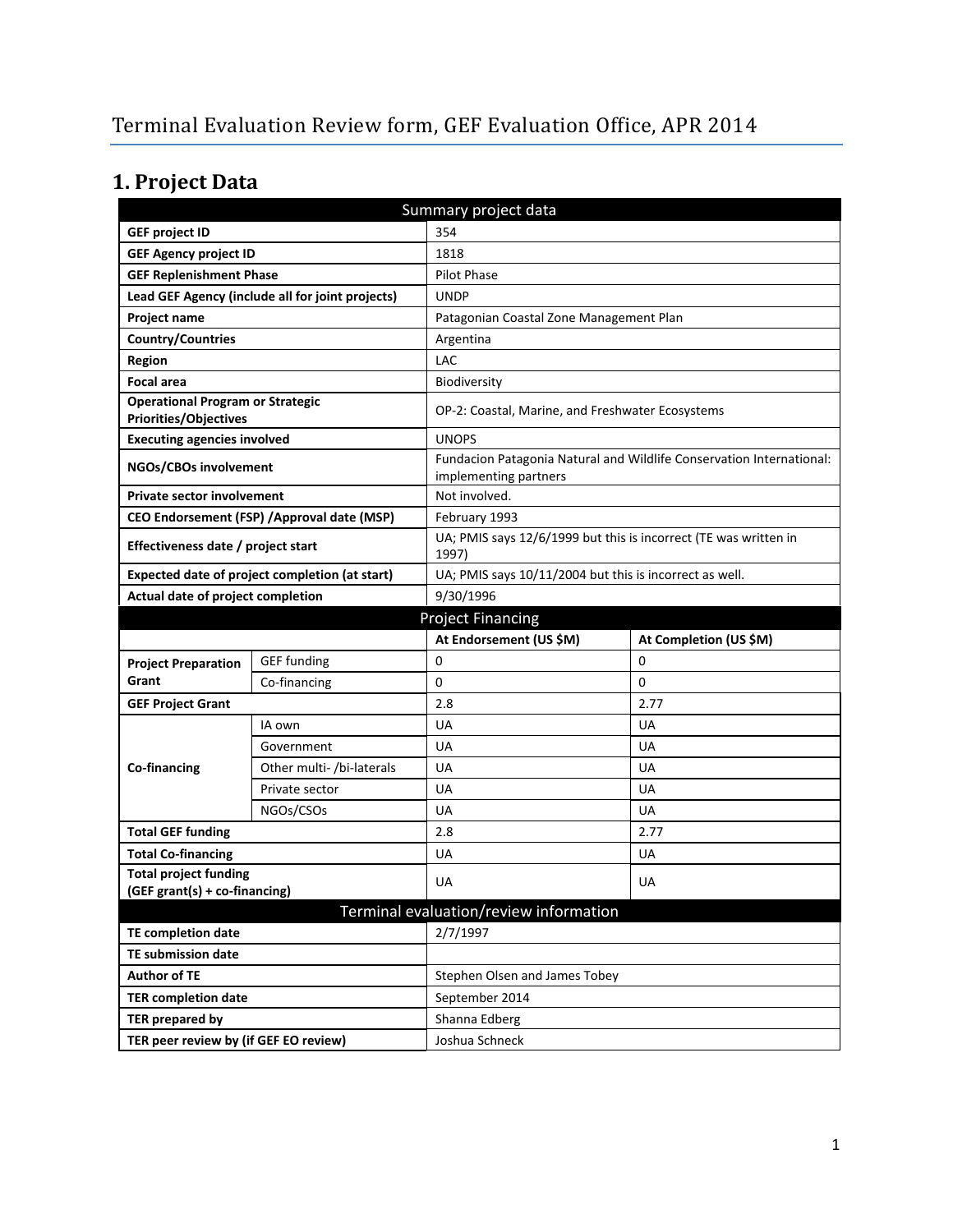## **2. Summary of Project Ratings**

| <b>Criteria</b>                                  | <b>Final PIR</b> | <b>IA Terminal</b><br><b>Evaluation</b> | <b>IA Evaluation</b><br><b>Office Review</b> | <b>GEF EO Review</b> |
|--------------------------------------------------|------------------|-----------------------------------------|----------------------------------------------|----------------------|
| <b>Project Outcomes</b>                          | n/a              | n/a                                     | n/a                                          | MS                   |
| <b>Sustainability of Outcomes</b>                | n/a              | n/a                                     | n/a                                          | MU                   |
| <b>M&amp;E Design</b>                            | n/a              | n/a                                     | n/a                                          | UA                   |
| <b>M&amp;E</b> Implementation                    | n/a              | n/a                                     | n/a                                          | UA                   |
| <b>Quality of Implementation</b>                 | n/a              | n/a                                     | n/a                                          | UA                   |
| <b>Quality of Execution</b>                      | n/a              | n/a                                     | n/a                                          |                      |
| <b>Quality of the Terminal Evaluation Report</b> | n/a              | n/a                                     | n/a                                          | MU                   |

## **3. Project Objectives**

3.1 Global Environmental Objectives of the project:

The project's global environmental objective is to preserve the biodiversity of the fauna along Patagonia's coastline. The Patagonian coast is in largely pristine condition and has a rich endowment of marine resources that support large populations of coastal mammals and birds. The project would provide the Patagonian coastal region with a scientific baseline and tools to support future sustainable management efforts.

3.2 Development Objectives of the project:

The Project Document for this project is not available, but the TE summarizes the development objectives as follows:

(1) To upgrade baseline data, management techniques and legislation on coastal resources relevant to the protection of biodiversity.

(2) To establish a participatory process to integrate the information that will be the basis of the Coastal Zone Management Plan.

(3) To upgrade institutional and human capabilities for responsible coastal management.

(4) To promote community participation in the management process.

3.3 Were there any **changes** in the Global Environmental Objectives, Development Objectives, or other activities during implementation?

The TE did not report any changes to project objectives or activities.

#### **4. GEF EO assessment of Outcomes and Sustainability**

Please refer to the GEF Terminal Evaluation Review Guidelines for detail on the criteria for ratings.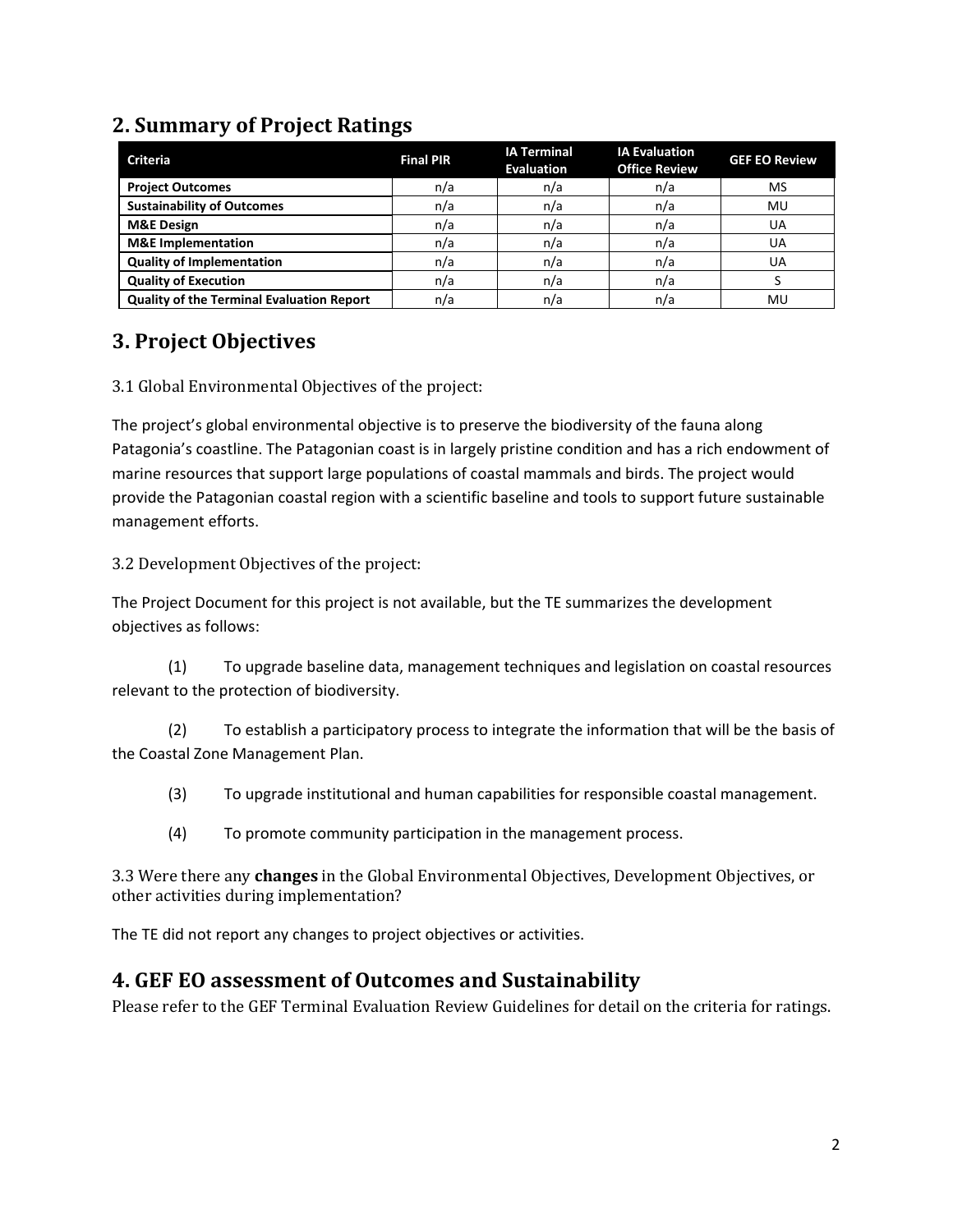Relevance can receive either a Satisfactory or Unsatisfactory rating. For Effectiveness and Cost efficiency, a six point rating scale is used (Highly Satisfactory to Highly Unsatisfactory), or Unable to Assess. Sustainability ratings are assessed on a four-point scale: Likely=no or negligible risk; Moderately Likely=low risk; Moderately Unlikely=substantial risks; Unlikely=high risk. In assessing a Sustainability rating please note if, and to what degree, sustainability of project outcomes is threatened by financial, sociopolitical, institutional/governance, or environmental factors.

Please justify ratings in the space below each box.

| 4.1 Relevance | Rating: Satisfactory |
|---------------|----------------------|
|---------------|----------------------|

The project falls under GEF Operational Program 2: Coastal, Marine, and Freshwater Ecosystems. The Operational Program's objective is to conserve and sustainably use biological resources in coastal, marine, and freshwater ecosystems. The project fulfills the Operational Program by increasing the information available on the Patagonian coastal ecosystem and improving sustainable management of the region.

Unable to assess the project's alignment with country priorities because the Project Document was unavailable and the TE does not contain that information.

| <b>4.2 Effectiveness</b> | Rating: Moderately Satisfactory |
|--------------------------|---------------------------------|
|                          |                                 |

Project effectiveness is difficult to assess, because the TE did not have a comprehensive list of project outputs and activities, and the Project Document was not available for review. The TE's explanation of project outputs also appears incomplete. Project effectiveness along each of the stated project objectives is assessed as follows:

(1) To upgrade baseline data, management techniques and legislation on coastal resources relevant to the protection of biodiversity.

The TE reports that "excellent progress has been made on developing a scientifically sound baseline of information on marine birds and mammals against which future trends can be estimated" (TE, page 12). Almost all of the technical studies requested in the Project Document were completed; the TE states that some of the studies were not completed but does not explain which studies or why. The studies were "well written and well documented," and were disseminated as a document series (TE, page 8). Together, the studies and reports "provide an objective, scientifically sound benchmark against which future change in the populations of the species of concern can be measured" (TE, page 8). This effort "has also drawn together the research community within the three provinces and has provided them with a shared perspective on the relative importance of the threats to biodiversity and the actions that need to be taken to manage these forces effectively" (TE, page 9).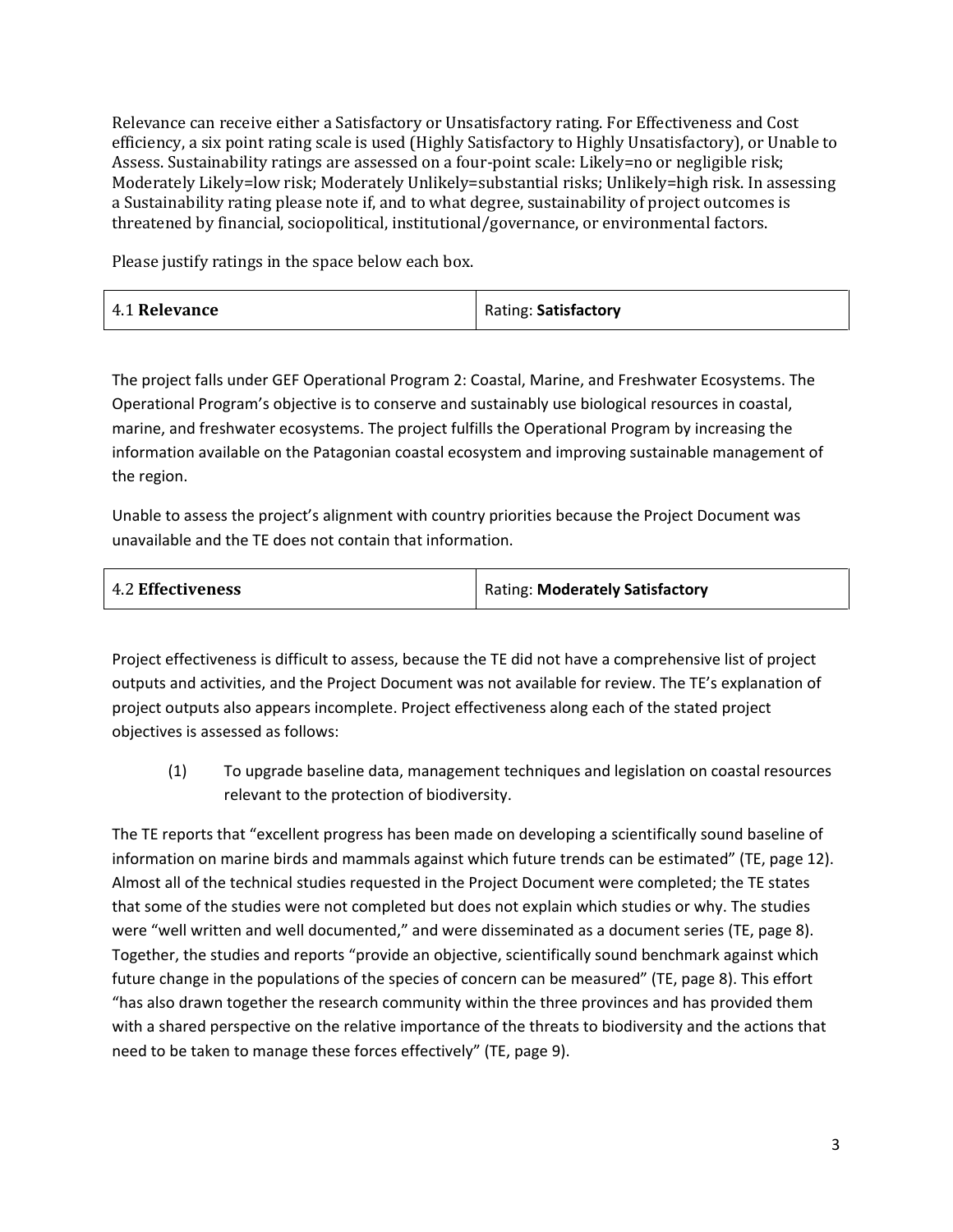While the scientific component of this objective was satisfactory, the socioeconomic and institutional aspects of biodiversity protection were given "relatively slight attention" by the project (TE, page 4). It is unknown whether this was a flaw in project design or execution. Only one review of the legal and institutional framework for coastal management was undertaken, and there was only one survey of the economic forces present in Patagonia. The TE states that this resulted in a flawed draft Coastal Zone Management Plan with "limited practical guidance" for management and regulation of conservation activities (TE, page 4).

(2) To establish a participatory process to integrate the information that will be the basis of the Coastal Zone Management Plan.

The project intended for a Coastal Zone Management Plan to be developed, revised, and submitted for adoption and implementation. A draft Coastal Zone Management Plan was written, but it was not distributed for review and comments and therefore has not been finalized or submitted. The TE states that this was due to the short time frame of the project. There were also several weaknesses in the draft Plan: there was no institutional analysis or description of the institutional framework for coastal management, there were no policy statements, there was no provision for environmental education, and the Plan did not identify actions to be undertaken during the initial implementation phase.

The Project Document called for the formation of provincial-level Coastal Commissions to formulate and test natural resource management policies and plans. However, the project did not accomplish this for unknown reasons. Project design also intended the creation and submission of legislative proposals and regulations, but this did not occur.

(3) To upgrade institutional and human capabilities for responsible coastal management.

The project implemented an educational program in 19 towns in Patagonia in order to create awareness and capacity for addressing coastal issues. Around thirty teacher training courses were held in 3 Argentinian provinces.

A number of technical workshops and courses were held on the management of coastal wildlife, tourism, marine bird and mammal population dynamics, coastal zone planning, onboard biological observation, environmental impact assessments, and environmental education. Two courses were implemented on using public hearings as a tool for community participation.

In addition, "the beginnings of a computerized data base of information on coastal resources was developed" in order to promote data-sharing and updating between the three Argentinian provinces located in Patagonia (TE, page 11). However, the TE reports that "it has not yet been technically possible" to create a connection between the agencies, and "the Provinces have been slow to designate with whom the data should reside" (TE, page 11).

(4) To promote community participation in the management process.

Community participation was a significant feature of the project. The courses and workshops were selected through consultation with local officials and the research community. The teacher-training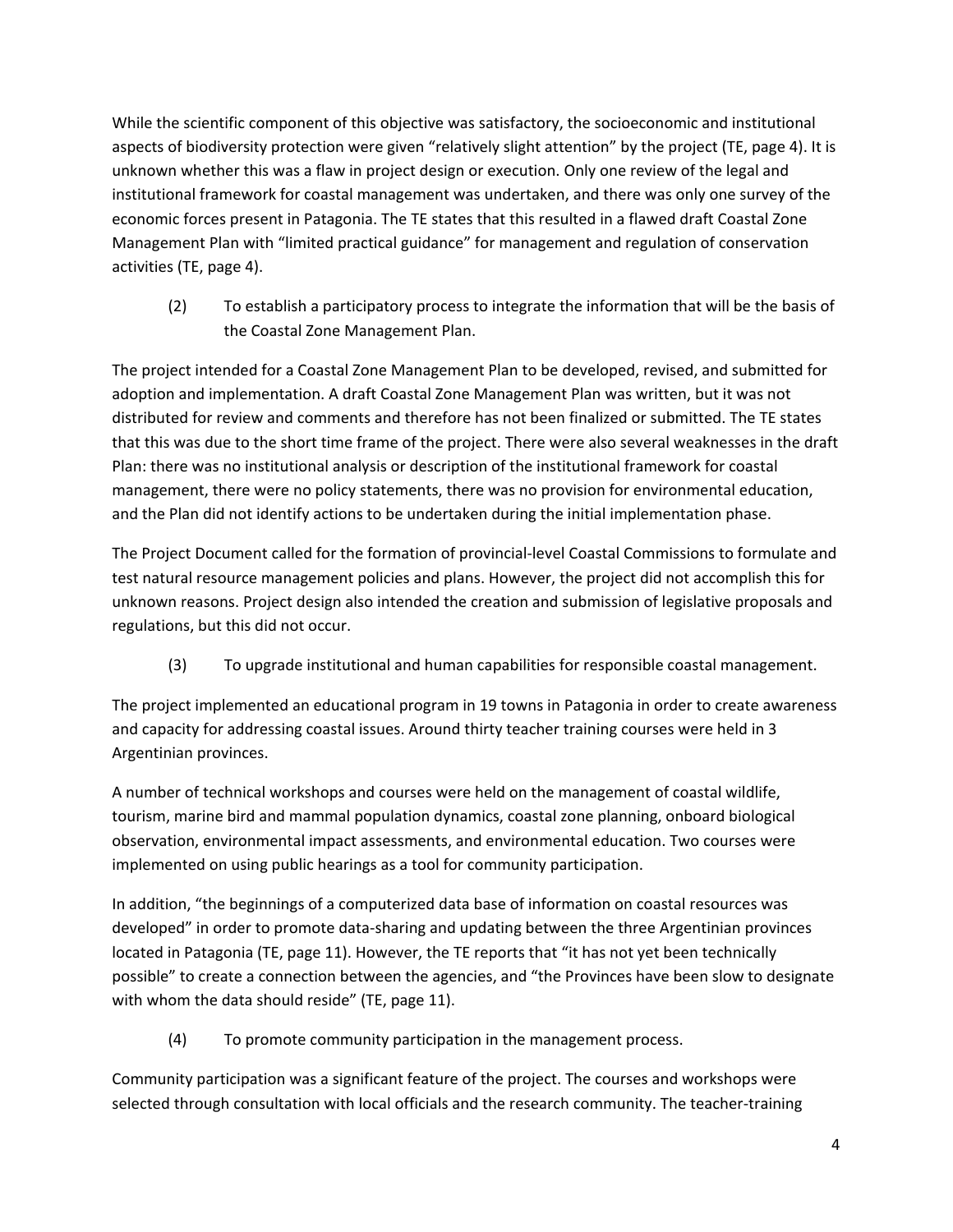program was based on subjects that the teachers themselves had identified as being critical for coastal biodiversity. The project formed local working groups including town officials, representatives from the research community, the church, and the private sector to discuss issues of local importance. One such group was able to address garbage dumping in the bay by purchasing a garbage scow and requiring that all waste be placed on it and moved to the town dump.

Public awareness efforts included the production of 30,000 brochures and 2,000 posters on the southern right whale, three newsletters distributed to 350 people (mostly government officials), and a beach walk that attracted 4,000 volunteers and created a census on beach litter and oil-stricken birds. The beach walk and other project components were widely covered in the media.

On the whole, the TE states that the objectives for data-gathering, education, and public involvement have met or exceeded the targets in the project document. But the objectives concerning the coastal zone management framework and advancing public policy were not achieved. Project effectiveness is rated moderately satisfactory for the achievements the project made in public involvement and education, as well as creating a baseline for future monitoring and drafting a preliminary coastal zone management plan.

| 4.3 Efficiency | Rating: Unable to Assess |
|----------------|--------------------------|
|----------------|--------------------------|

The TE states that the project's accomplishments were "attained with remarkable efficiency," but does not elaborate (TE, page 1). There is no further information in the TE on project efficiency, and no information is available on financing or delays.

*Financial*: **Moderately unlikely**; there is currently no financial system for the Coastal Zone Management Plan and no financial prospects for the continuation of project activities. The TE states that "sustained financing for coastal management in developed nations invariably is provided primarily by the national government," but "such financing is currently unlikely in Argentina" although the TE does not explain why (TE, page 16). The current financial system for nature reserves in Argentina is that the visitor fees go to a national account rather than circling back to that nature reserve. Therefore a new system would need to be set up to fund implementation of the Coastal Zone Management Plan.

*Sociopolitical*: **Likely**; coastal zone management is under discussion in the Argentinian national government, and the project was able to raise awareness in the media and among the Patagonian public regarding biodiversity conservation. However, the TE states that Patagonian society considers biodiversity conservation to have only a "modest degree of importance" (TE, page 8). This will be mitigated by the efforts the project made to implement environmental education. As noted below, country ownership is high, and the Fundacion Patagonia Natural is a respected, capable, and wellconnected organization whose mission aligns with this project's.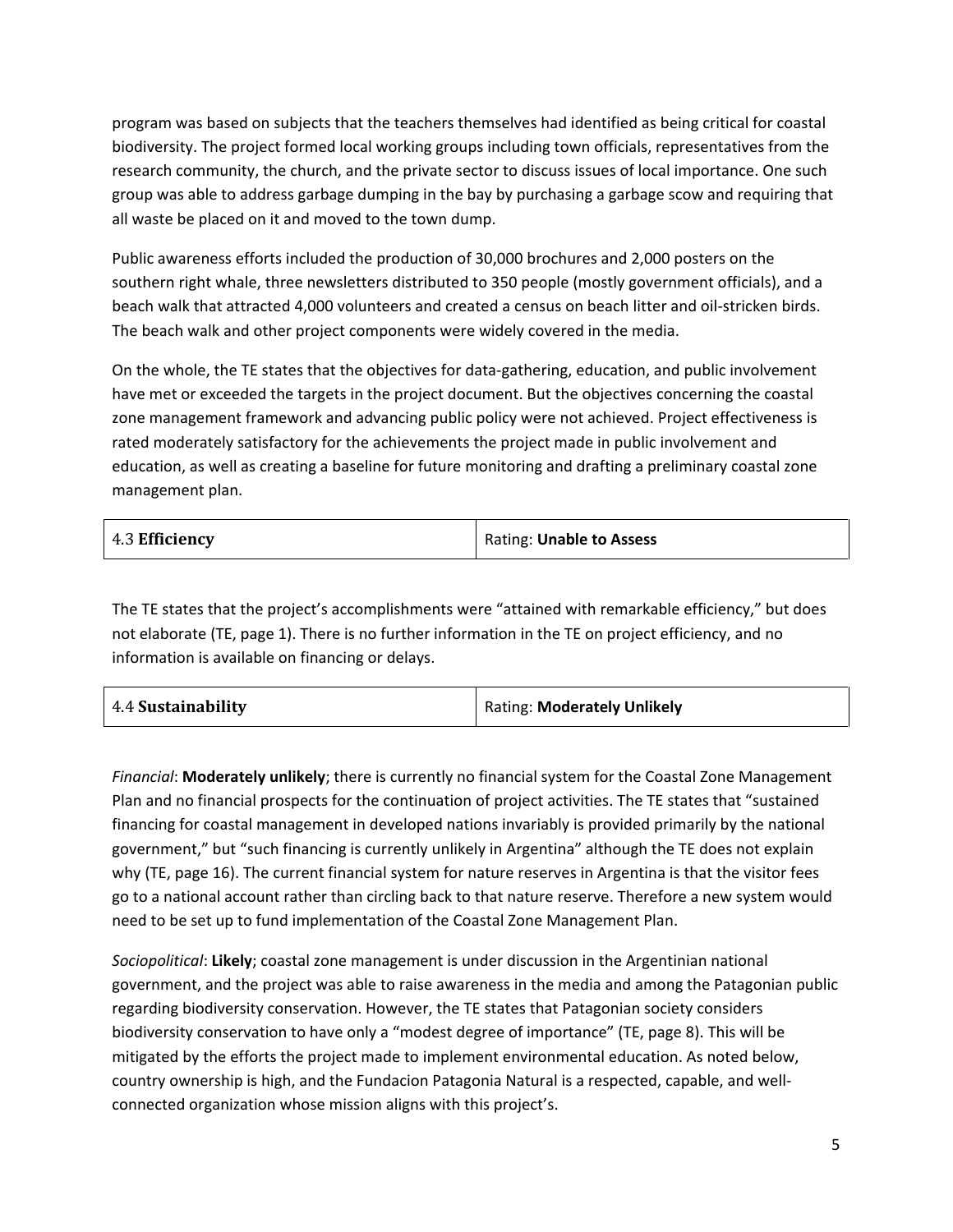*Institutional*: **Moderately unlikely**; the main instrument of institutional sustainability is the Coastal Zone Management Plan, although at the time of writing of the TE it was only in draft form. The TE does not mention if there are plans to continue the work on the Plan. In addition, if the work on producing a baseline for the Patagonian ecosystem is to be sustained, it must be regularly updated with a monitoring plan. However, no such plans were in place.

*Environmental*: **Unable to assess**; there is no information on environmental risks in the TE.

### **5. Processes and factors affecting attainment of project outcomes**

5.1 Co-financing. To what extent was the reported co-financing essential to the achievement of GEF objectives? If there was a difference in the level of expected co-financing and actual co-financing, then what were the reasons for it? Did the extent of materialization of co-financing affect project's outcomes and/or sustainability? If so, in what ways and through what causal linkages?

Unable to assess; the TE does not include any information on cofinancing.

5.2 Project extensions and/or delays. If there were delays in project implementation and completion, then what were the reasons for it? Did the delay affect the project's outcomes and/or sustainability? If so, in what ways and through what causal linkages?

Unable to assess; there is no information on delays or extensions in the TE. The dates for project start and end are also unknown, because the dates as stated in PMIS were obviously wrong (e.g. PMIS listed the project start date in 1999 and the estimated end date in 2004, even though the TE was written in 1997).

5.3 Country ownership. Assess the extent to which country ownership has affected project outcomes and sustainability? Describe the ways in which it affected outcomes and sustainability, highlighting the causal links:

Country ownership is high for this project. The TE commends the project design for using the Fundacion Patagonia Natural to help implement the project, as it is a well-respected Patagonian institution with ties to the research community, provincial and national governments, and the private sector. The project has strengthened the Fundacion and provided it with a greater capacity to further its own goals, which are synonymous with the project's goal of conserving coastal Patagonia. The president of the Fundacion was invited to address a Senate committee on national coastal zone management, which the Argentinian government was discussing at the time. In addition, the project made efforts to include local stakeholders in decision-making and participating in some project activities, such as the volunteer beach walk that drew 4,000 locals and raised awareness in the media for conservation efforts. Had the provincial-level Coastal Commissions been formed as planned, they would have been another outlet for country ownership of the project.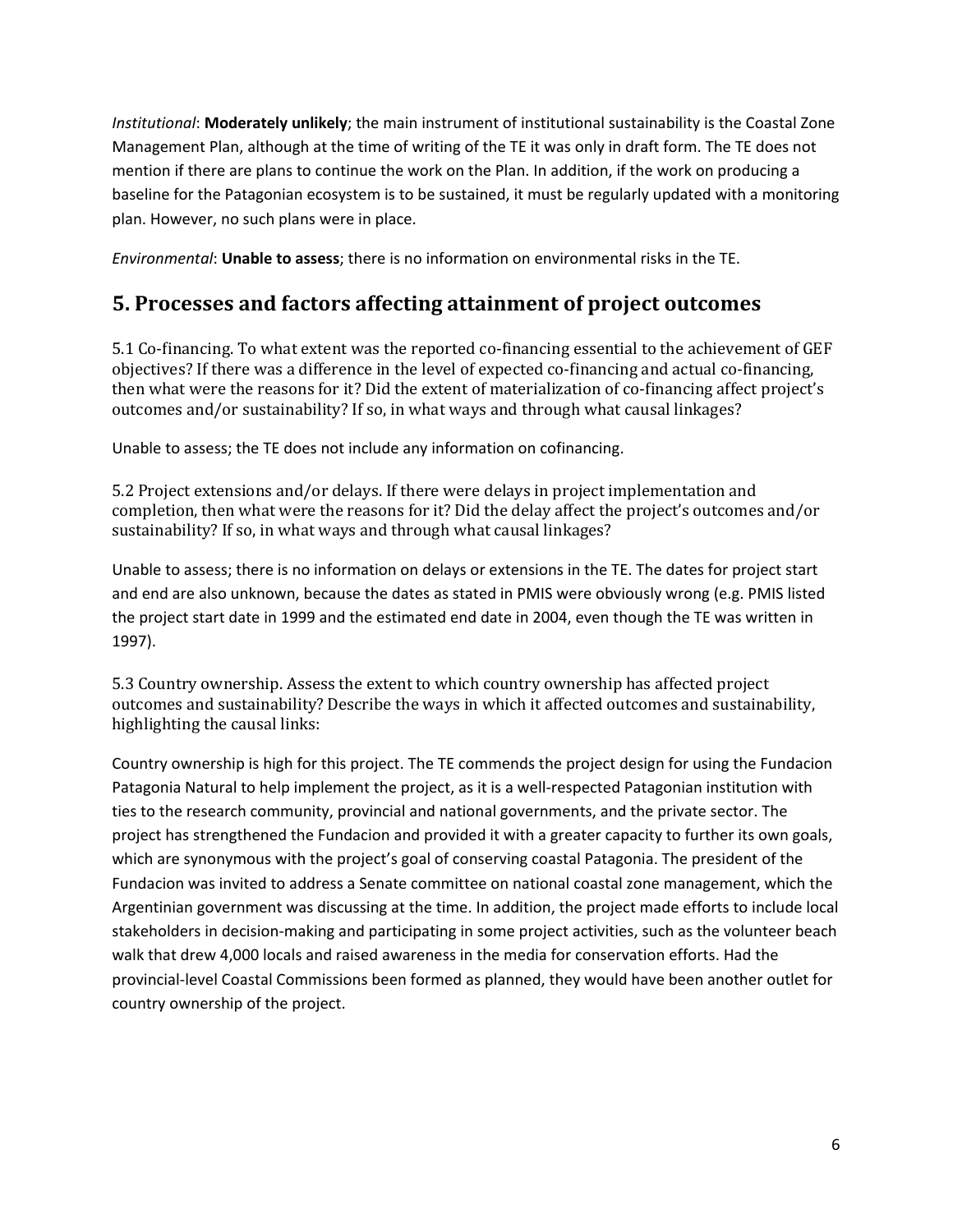## **6. Assessment of project's Monitoring and Evaluation system**

Ratings are assessed on a six point scale: Highly Satisfactory=no shortcomings in this M&E component; Satisfactory=minor shortcomings in this M&E component; Moderately Satisfactory=moderate shortcomings in this M&E component; Moderately Unsatisfactory=significant shortcomings in this M&E component; Unsatisfactory=major shortcomings in this M&E component; Highly Unsatisfactory=there were no project M&E systems.

Please justify ratings in the space below each box.

| 6.1 M&E Design at entry<br>Rating: Unable to Assess |
|-----------------------------------------------------|
|-----------------------------------------------------|

The Project Document is unavailable and the TE does not contain any information on project M&E.

| 6.2 M&E Implementation | Rating: Unable to Assess |
|------------------------|--------------------------|
|------------------------|--------------------------|

The TE does not contain any information on project M&E.

### **7. Assessment of project implementation and execution**

Quality of Implementation includes the quality of project design, as well as the quality of supervision and assistance provided by implementing agency(s) to execution agencies throughout project implementation. Quality of Execution covers the effectiveness of the executing agency(s) in performing its roles and responsibilities. In both instances, the focus is upon factors that are largely within the control of the respective implementing and executing agency(s). A six point rating scale is used (Highly Satisfactory to Highly Unsatisfactory), or Unable to Assess.

Please justify ratings in the space below each box.

| 7.1 Quality of Project Implementation | Rating: Unable to Assess |
|---------------------------------------|--------------------------|
|                                       |                          |

The TE reports some flaws in project design. The length of time allotted for implementation was too short for the completion of the Coastal Zone Management Plan. For some of the listed activities, there was no budget appointed for that activity, and there were also some items in the budget that did not apply to any of the listed activities. Also, the project design "is not linked to a clear conceptual framework. There is no logical sequencing of groups of activities" (TE, page 4). Lastly, project design "is not helpful in setting forth how this goal [the Coastal Zone Management Plan] will be achieved in practical operational terms" (TE, page 4).

Unable to assess project supervision; there is no mention of UNDP's conduct in the TE.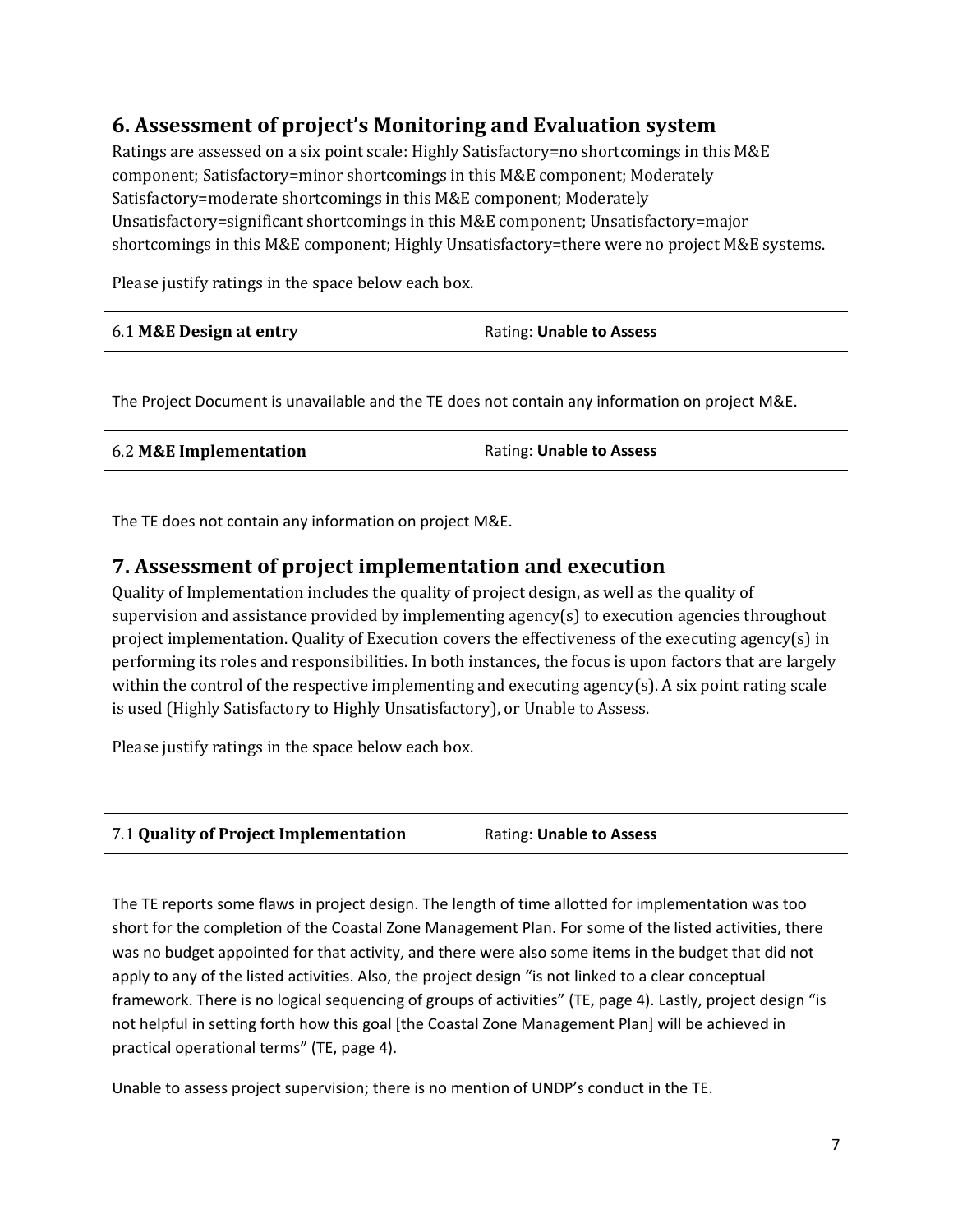| 7.2 Quality of Project Execution |  |
|----------------------------------|--|
|----------------------------------|--|

The TE does not mention UNOPS at all, but praises the NGOs involved in the project, Fundacion Patagonia Natural and Wildlife Conservation International. For Wildlife Conservation Society, the TE states: "The worldwide experience and high level of technical excellence within the WCS on topics related to wildlife conservation and management has doubtlessly contributed to the technical quality in the activities that have produced the baseline of information on Patagonia's marine birds and mammals…The sustained support of the WCS is believed by the project team to have played a central role in the successes of the GEF project" (TE, page 6).

Fundacion Patagonia Natural had a helpful network of contacts in the research community, provincial and national governments, and the private sector. The Fundacion "contributed to the high standard and efficiency with which project activities have been conducted" (TE, pages 5-6). However, the Fundacion had little experience with economics, institutional analysis, and policy formulation, which contributed to the aforementioned weaknesses of the Coastal Zone Management Plan. The Fundacion "would have benefited from exposure to experience in coastal management in other countries, to training in the techniques of coastal management and in stronger backup in how a Coastal Zone Management Plan is formulated and implemented" (TE, page 6).

## **8. Assessment of Project Impacts**

*Note - In instances where information on any impact related topic is not provided in the terminal evaluations, the reviewer should indicate in the relevant sections below that this is indeed the case and identify the information gaps. When providing information on topics related to impact, please cite the page number of the terminal evaluation from where the information is sourced.* 

8.1 Environmental Change. Describe the changes in environmental stress and environmental status that occurred by the end of the project. Include both quantitative and qualitative changes documented, sources of information for these changes, and how project activities contributed to or hindered these changes. Also include how contextual factors have contributed to or hindered these changes.

No environmental impacts were recorded in the TE.

8.2 Socioeconomic change. Describe any changes in human well-being (income, education, health, community relationships, etc.) that occurred by the end of the project. Include both quantitative and qualitative changes documented, sources of information for these changes, and how project activities contributed to or hindered these changes. Also include how contextual factors have contributed to or hindered these changes.

No socioeconomic changes were reported in the TE.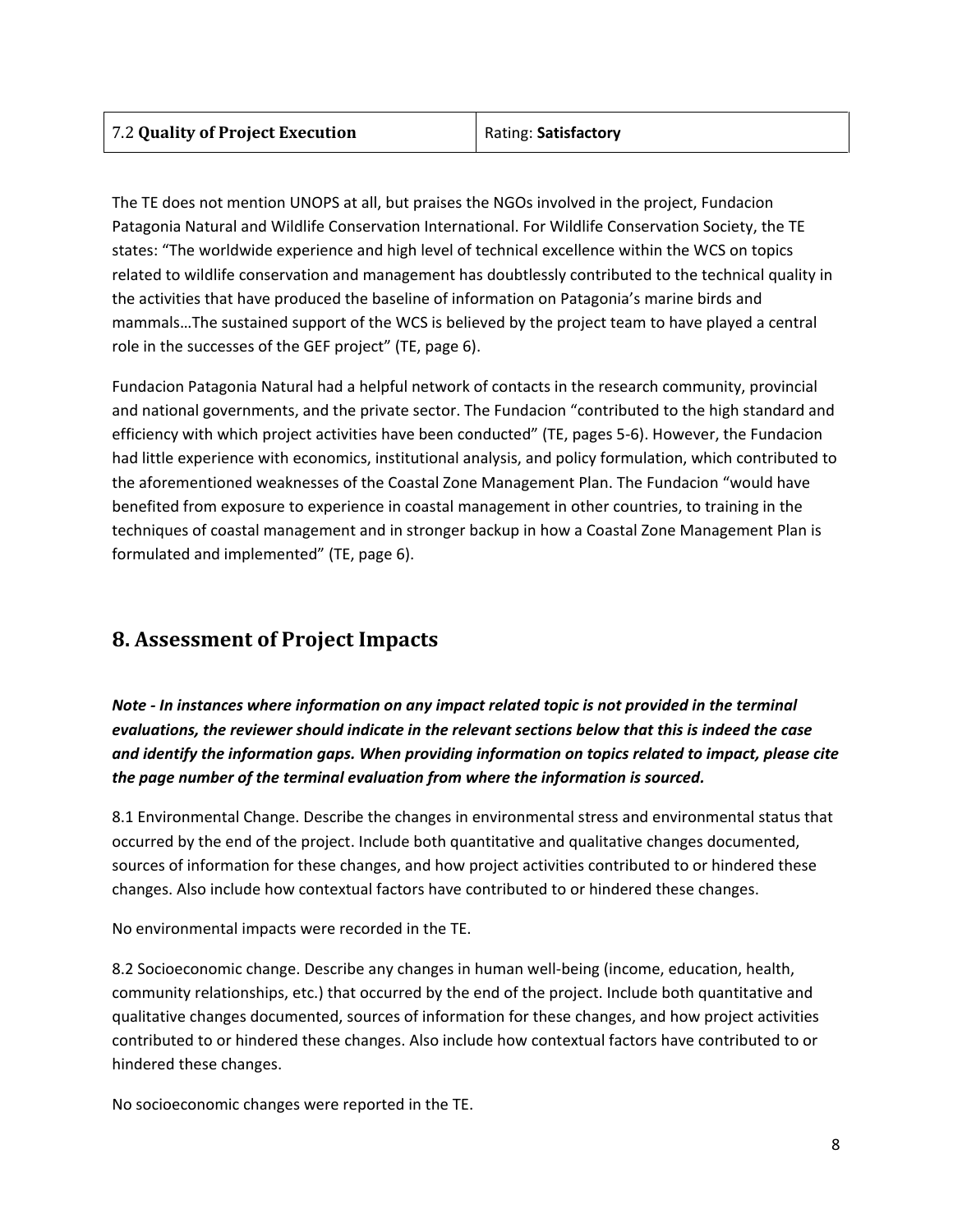8.3 Capacity and governance changes. Describe notable changes in capacities and governance that can lead to large-scale action (both mass and legislative) bringing about positive environmental change. "Capacities" include awareness, knowledge, skills, infrastructure, and environmental monitoring systems, among others. "Governance" refers to decision-making processes, structures and systems, including access to and use of information, and thus would include laws, administrative bodies, trustbuilding and conflict resolution processes, information-sharing systems, etc. Indicate how project activities contributed to/ hindered these changes, as well as how contextual factors have influenced these changes.

#### a) Capacities

The main achievement in capacity was the creation of a scientific baseline for the future monitoring of coastal Patagonia. The TE reports that "excellent progress has been made on developing a scientifically sound baseline of information on marine birds and mammals against which future trends can be estimated" (TE, page 12). The studies and reports created by the project "provide an objective, scientifically sound benchmark against which future change in the populations of the species of concern can be measured" (TE, page 8). The project also implemented an educational program in 19 towns in Patagonia in order to create awareness and capacity for addressing coastal issues. Thirty-some teacher training courses were held in three Argentinian provinces (TE, page 10). An unknown number of technical workshops and courses were held on the management of coastal wildlife, tourism, marine bird and mammal population dynamics, coastal zone planning, onboard biological observation, environmental impact assessments, and environmental education (TE, page 11). Two courses were implemented on using public hearings as a tool for community participation. It is unknown how many people participated in the workshops and courses. No further information is available in the TE.

#### b) Governance

The project produced a draft Coastal Zone Management Plan for the Patagonian region, but as of the time of writing of the TE the plan was not yet finalized or put into action. Therefore there was no governance impact at the time of writing of the TE. No further information is available.

8.4 Unintended impacts. Describe any impacts not targeted by the project, whether positive or negative, affecting either ecological or social aspects. Indicate the factors that contributed to these unintended impacts occurring.

#### No unintended impacts were reported in the TE.

8.5 Adoption of GEF initiatives at scale. Identify any initiatives (e.g. technologies, approaches, financing instruments, implementing bodies, legal frameworks, information systems) that have been mainstreamed, replicated and/or scaled up by government and other stakeholders by project end. Include the extent to which this broader adoption has taken place, e.g. if plans and resources have been established but no actual adoption has taken place, or if market change and large-scale environmental benefits have begun to occur. Indicate how project activities and other contextual factors contributed to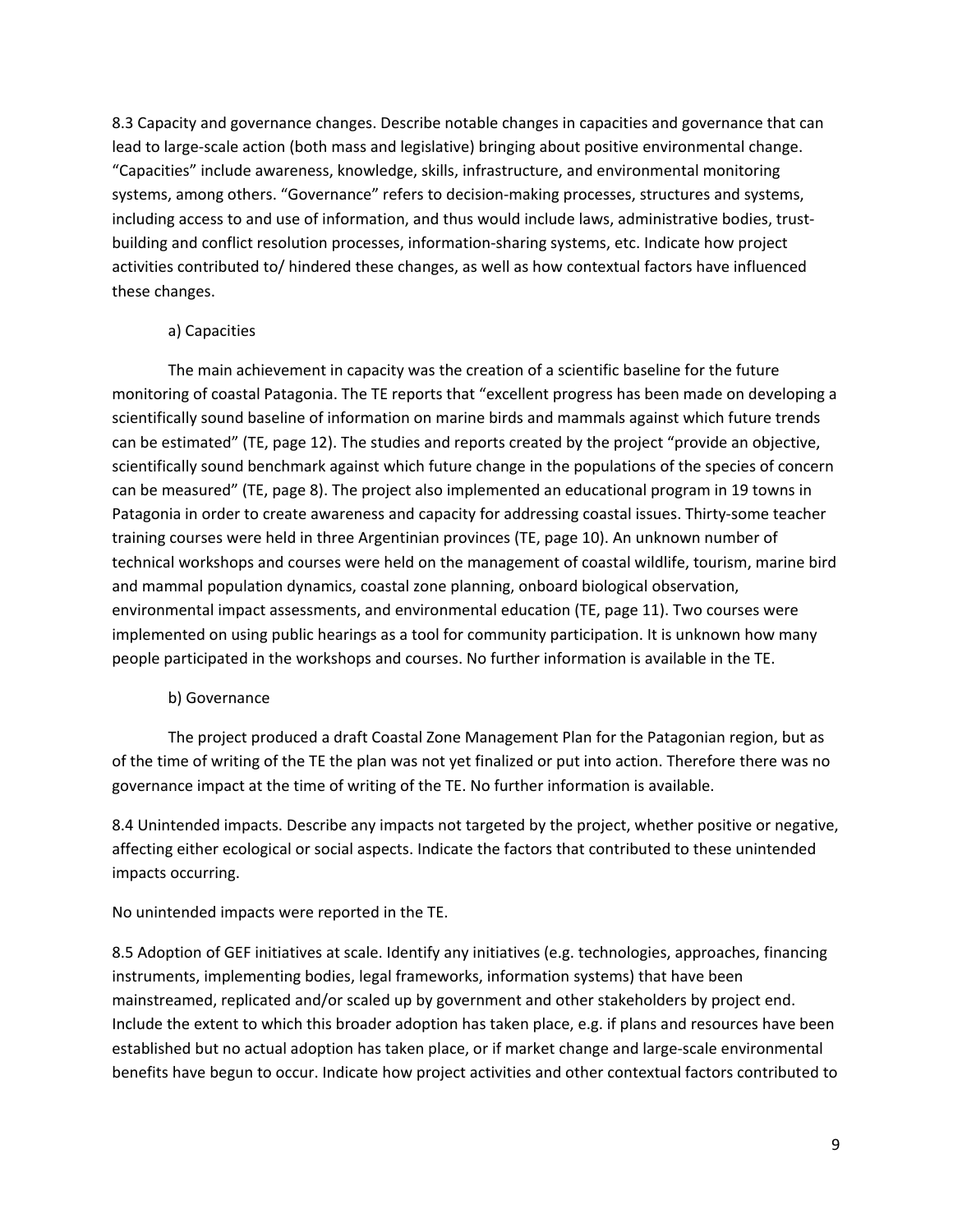these taking place. If broader adoption has not taken place as expected, indicate which factors (both project-related and contextual) have hindered this from happening.

There were no plans or evidence of adoption reported in the TE.

### **9. Lessons and recommendations**

9.1 Briefly describe the key lessons, good practices, or approaches mentioned in the terminal evaluation report that could have application for other GEF projects.

No lessons learned or good practices are mentioned in the TE.

9.2 Briefly describe the recommendations given in the terminal evaluation.

The TE lays out a plan for the future implementation of the draft Coastal Zone Management Plan. The Coastal Zone Management framework must be formally enacted by establishing commissions, creating an inter-provincial assembly, securing funding for a Coastal Zone Management program, and completing and formally adopting Coastal Zone Management plans. Then the program must transition from research and planning to implementation. A biodiversity monitoring program must be sustained, additional research should be conducted on offshore fisheries and oil pollution, public education efforts should be maintained, and there must be a role for capacity building and technical assistance.